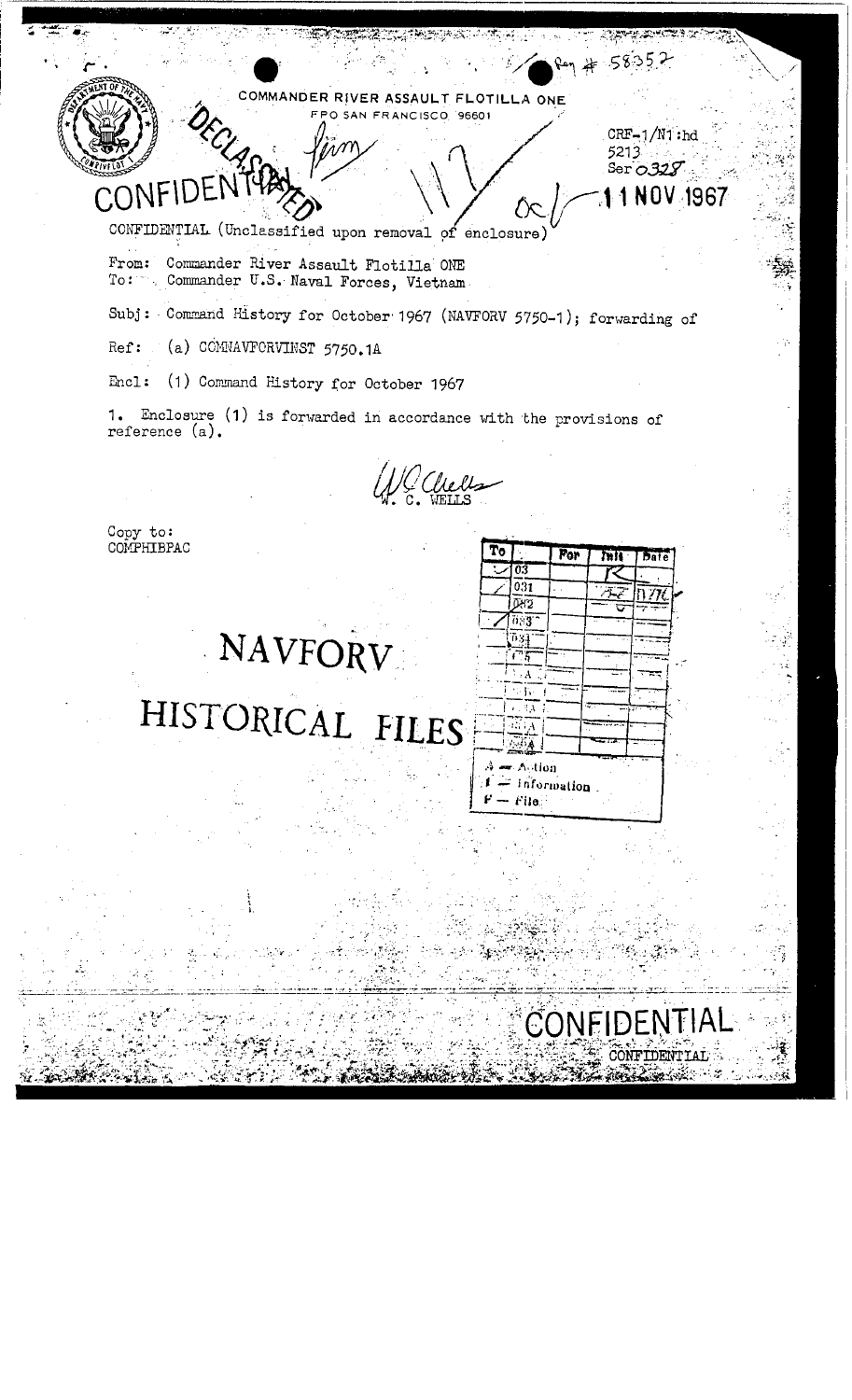### COMRIVFLOT ONE/COMRIVSUPPRON SEVEN

#### COMMAND HISTORY - OCTOBER 1967

The second shipment of ASPB's arrived in Vung Tau on 30 September. Due to the lack of cranes with required capacity in the Vung Tau area, and the failure to achieve relocation of a crane from Saigon, the SS AMERICAN HAWK was required to wait in Vung Tau until pier space and crane services. were available in Saigon. On the morning of 3 October, the AMERICAN HAWK finally got under way for Saigon. After arriving in Saigon for offloading, it was necessary to wait until 2200 hours for the Army BD crane to offload the ASPB. Since the boat outfitting kits were stowed beneath a hatch on which rested an ASPB, offloading of ASPB and associated boat kits consumed most of the night. On the morning of 4 October, the ASPB, towed by a commercial tug, in company with two LCM's loaded with boat kits, got underway for Cat Lo. At 1630 local time, the ASPB were finally located at Cat Lo, where outfitting could begin and an inventory of the beat kits could be started. A total of four days had. elapsed since the S.S. AMERICAN HAWK had arrived at the POD, Vung Tau.

On 4 October, the Mobile Riverine Force marked another first. The first test in-country of an ATC mounted flame thrower. An M-132-A1 flame configured armored personnel carrier was shoe-horned into an ATC of RIVDIV 92. With winds of four knots and gusting higher, the flame thrower was tested on the hostile KIEN HOA shore south of the MRB's present location. No difficulties were experienced with blowback of flame onto the ATC. even when firing directly into the wind. With the results excellent. The decision was made to employ the riverine flame weapon on operations scheduled for 5 and 6 October. It was felt that the psychological effects of a flame weapon against prepared positions along hostiles a waterways would be a valuable asset to the riverine assault forces, and indeed, even if not employed against manned positions, the demonstration on waterways known to be hostile would provide the enemy with an added consideration when planning to oppose the interdiction of his routes. and secret zones. On 5 October, the M13241 was amply demonstrated in a known VC area, sufficiently, it is hoped, to alert his intelligence system to the new capability within the Mobile Riverine Force. The Commanding General, 9th Infantry Division, has been requested to attach up to four M132A1 and associated service units to the MRF for an indefinite period. If approved, this will add a new dimension to the capabilities of the Mobile Riverine Force.

On 9 October a Flotilla Parade was held at the RIVFLOT Detachment Dong Tam. Boat crews being relieved. (10 ATC, 1 Monitor) were lauded for their superb performance and relieving boat crews were welcomed . Decorations were presented to the following Flotilla personnel:

Silver Star

Bronze Star with "Vit"

EN S Melvin D, JOSEPH, USN ALTAZCI LT A CY MARANOY USN<br>BMCIGS TA OSGODY USN A 140 A ROSE PRE

DECEPAÇE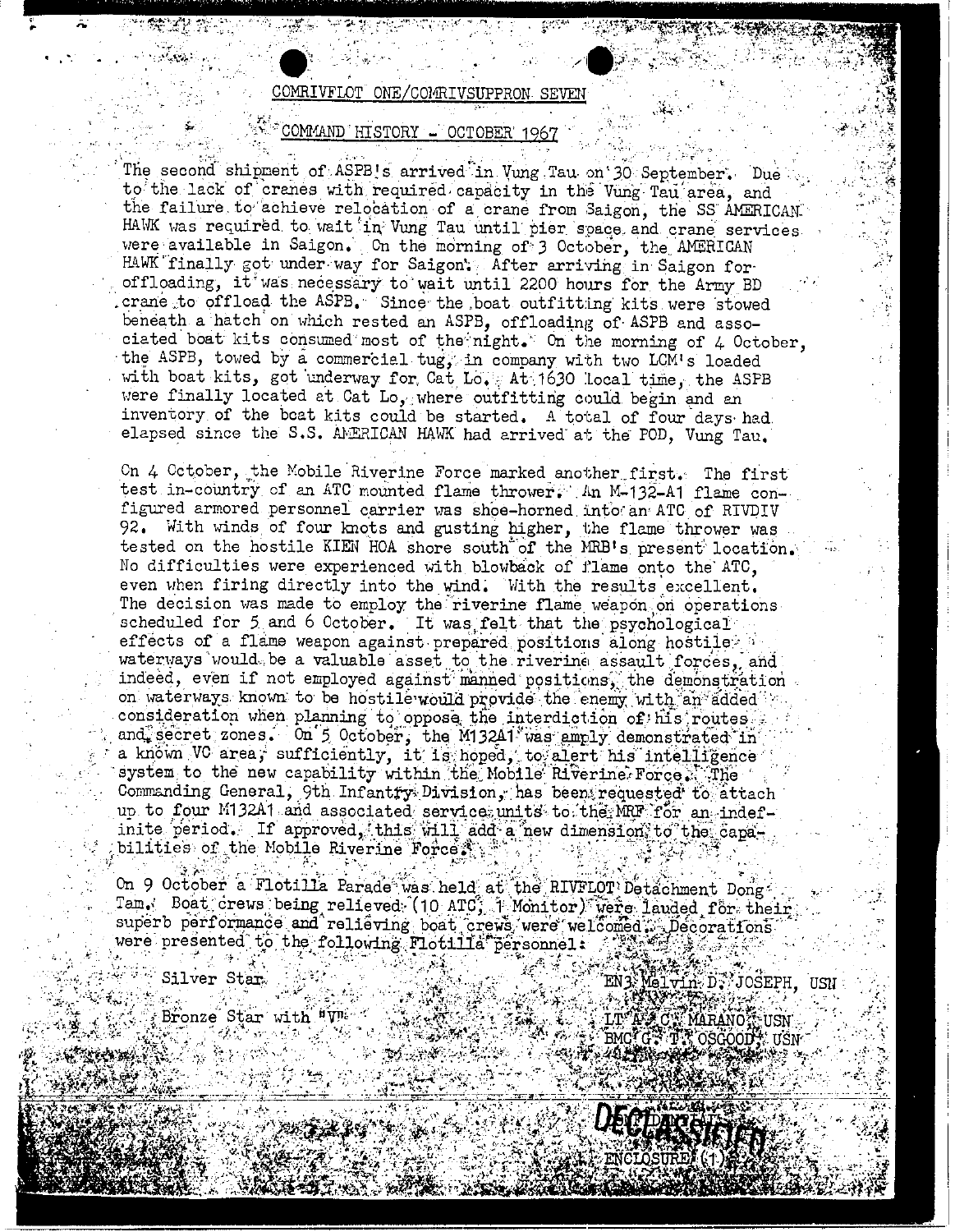$\mathbb{C}$  Navy Commendation Medal With  $\iota$ "V"

 $\mathcal{F}_{\mathcal{A}}$  ,  $\mathcal{F}_{\mathcal{A}}$  ,  $\mathcal{F}_{\mathcal{A}}$  ,  $\mathcal{F}_{\mathcal{A}}$  ,  $\mathcal{F}_{\mathcal{A}}$  ,  $\mathcal{F}_{\mathcal{A}}$ 

BMC F. B. BANKS, USN BM1 R. L. TAUNT, USN BM1 J. T. GARRISON, USN

## Purple, Heart

i Santa B

 $\mathbb{C}\backslash\mathbb{B}$ M1 H. C. STATES, USN

المخمشين أيخو ليتهرب Commencing at 100400H the Mobile Riverine Base relocated from Dong Tam to Vung Tau in preparation for MRF Operation Coronado VI (11-18 Oct) in the Rung Sat Special Zone. The major portion of the move was made along the Song My Tho and Song Cua Tieu under the cover of darkness. Even though merchant shipping was anchored along the route, no problems were encountered, This relocation marked the first time that the major ships of the Mobile Riverine Force have transited the Mekong River complex at night. The ability of the entire force to move under cover of darkness in the rivers of the Mekong Delta in order to conceal and vary the pattern of movement into an area of operations will increase the surprise factor of MRF operations against the enemy. Minesweeping was conducted in advance of the force, and each major ship was accompanied by four river assault craft which acted as a moving escort/screen. This moving screen appears to be the most satisfactory method for protection of the major units of the Mobile Riverine Force during transit, not only because it affords continuous coordinated defense for each ship but also because it allows for variance in speed of each of the major ships without any loss of protection.

Plans are now underway for employment of a WMC Battalion with the Mobile Riverine Force about 15 November. Due to limited shipboard accommodations, this battalion will be based ashore in the vicinity of the Mobile Riverine Base within walking distance of the boat staging area. This, battalion, using a 60-90 day rotation cycle, will stage out of  $\sim$ Vung Tau when the MRF operates in the Rung Sat and from an ARVN base near My Tho when the MRB is in the vicinity of Dong Tam's Previous. joint operations of the MRF and VMMC have been successful, and the permanent assignment of a VNMC Battalion should be mutually rewarding.  $\texttt{Present}$  plans indicate that the VNMC Battalion will be utilized in the same manner as the U.S. Battalions already operating with the MRT. Although U.S. policy precludes actual OPCOM of Vietnamese troops, the aim is to fully integrate the WMC battalion into MRF operations.

 $-2.8292 - 5.$ The CAROLINE COUNTY was relieved as the Mobile Riverine Base resupply LST on 10 October 1967, by the USS BLANCO COUNTY (LST-344). The BLANCO COUNTY commenced-herr firstrioadout at Vung Tau on 11 October and  ${\tt resupp1ied}$ ; the MRB on  $12$  and  $13$  October; 1967. 4.425.000000

88.

CONE

USS WESTCHESTER COUNTY (LST-1167) arrived in Vung Tau 24 October and relieved USS WHITFIELD COUNTY (LST-1169) as Mobile Riverine Force support LST on 27 October.

经一致的 The Mobile Riverine Force conducted MRF, Operation CORONADO VII 21-23. October in Can Glouce District of Long An Province to provide security.